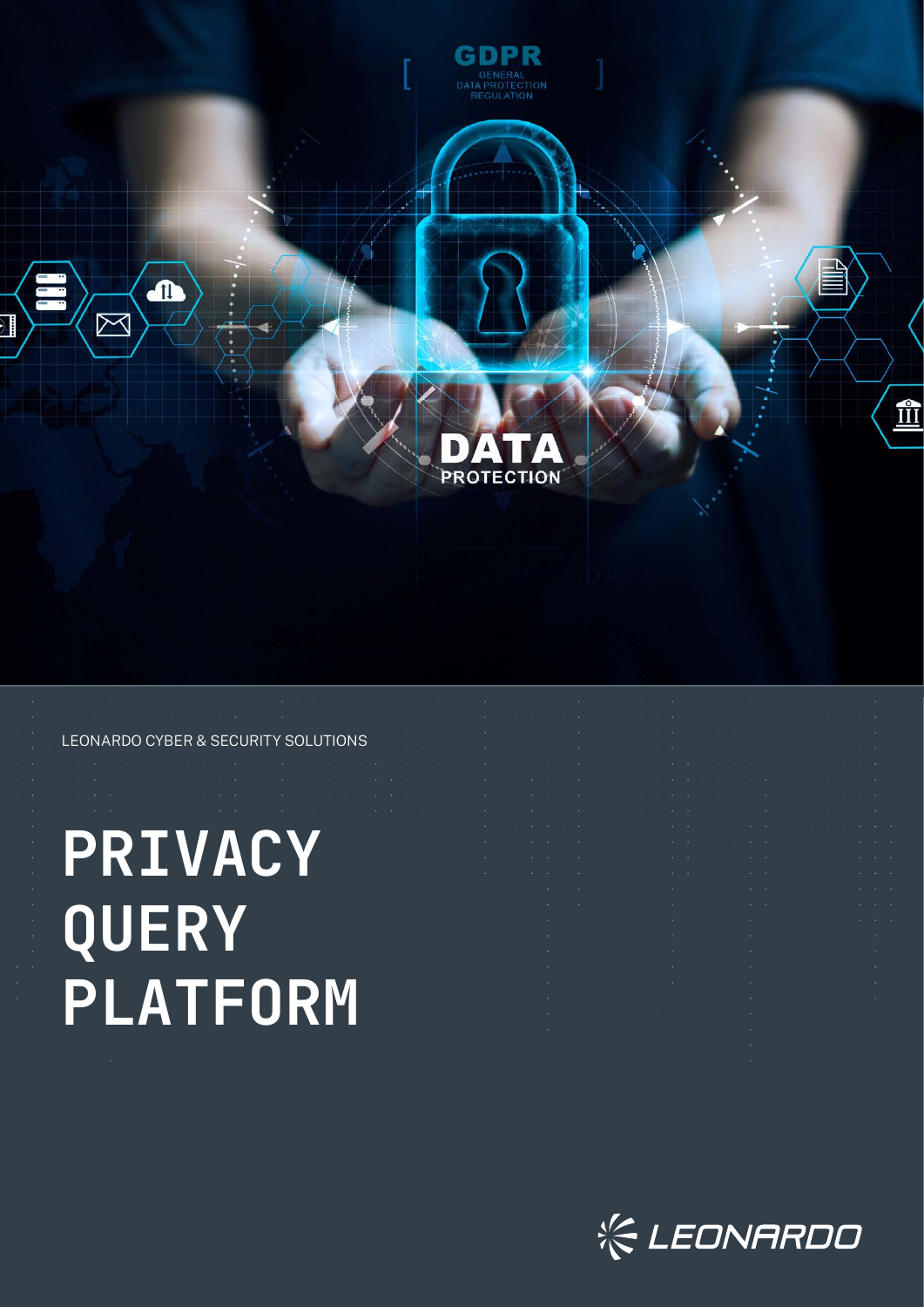In a world increasingly reliant on digital technologies, the ability to make strategic decisions for the public and business interests is driven by the availability of data and the value derived from processing it. The economic growth of countries, scientific and industrial research, and the security of nations are linked to the use of the huge amounts of sensitive data produced by an increasing number of connected devices, but also by people. For example, in the health sector, the study of confidential data can be very important for the public interest in analysing specific diseases and discovering new treatments.

However, the usage of these data must be supported by the adoption of measures to ensure the correct and secure use of the information. Indeed, when there's the need of processing personal data, information that allows the identification of a natural person or of his habits, his state of health or his lifestyle are subject to protection rules according to the European Union regulation on the processing of personal data and privacy, the GDPR. To make it possible, data must be deprived of some identifying components through the use of anonymization and minimisation techniques.

Anonymization operations modify the data irreversibly so that the identity of the person to whom the data relate cannot be revealed. In addition, data minimisation must be applied on the results of searches to make available only the data strictly necessary for the purposes of the analysis and research.

## PRIVACY QUERY PLATFORM

Leonardo has developed the Privacy Query Platform to implement the necessary controls to allow the extraction and use of information containing personal data while ensuring privacy.

The Privacy Query Platform, based on innovative technologies such as Big Data and Artificial Intelligence is usable in Cloud or on premise and manages information. stored on heterogeneous sources. In particular, the Privacy Query Platform consists of:

- $\rightarrow$  a Data Protection Engine, which can be integrated with Business Intelligence tools, logically placed between the source containing the data to be anonymised and the users who need to use the information,
- $\rightarrow$  a portal to access the system's functionalities, which allows, in an intuitive way, the use of data also through the guided generation of "queries" to search for the information of interest.

Privacy Query Platform allows both the definition of data research areas and the mapping and definition of the data to be exposed. This is done also through the use of metadata describing exposed data structure and classifying their contents.

Through the Privacy Query Platform functionalities, users, research bodies or organisations that need to use personal data, obtain access to the data in anonymised and minimised form and perform the extraction of all and only the necessary results according to the selected purpose and associated with the user's profile.

## THE DATA PROTECTION PROCESS

The process for the complete management of data privacy, from uploading and classification operations to use by consumer, is divided into three phases – Data Upload, Data Classification and Data Discovery / Extraction described below -, while four roles are assigned to the users who interact with the platform:

- $\rightarrow$  system administrator: responsible for managing and configuring the system in order to ensure data access
- $\rightarrow$  data provider: is the owner and manager of the data and is responsible for cataloguing the different sets of data
- $\rightarrow$  data privacy administrator: carries out the operations related to data sets privacy cataloguing, allowed research scopes configuration and enabling, user requested data views approval, also establishing information classification, and the audits
- $\rightarrow$  data consumers: they can request access to data through customised views, perform searches and extract data from approved views and research scopes, and view details.

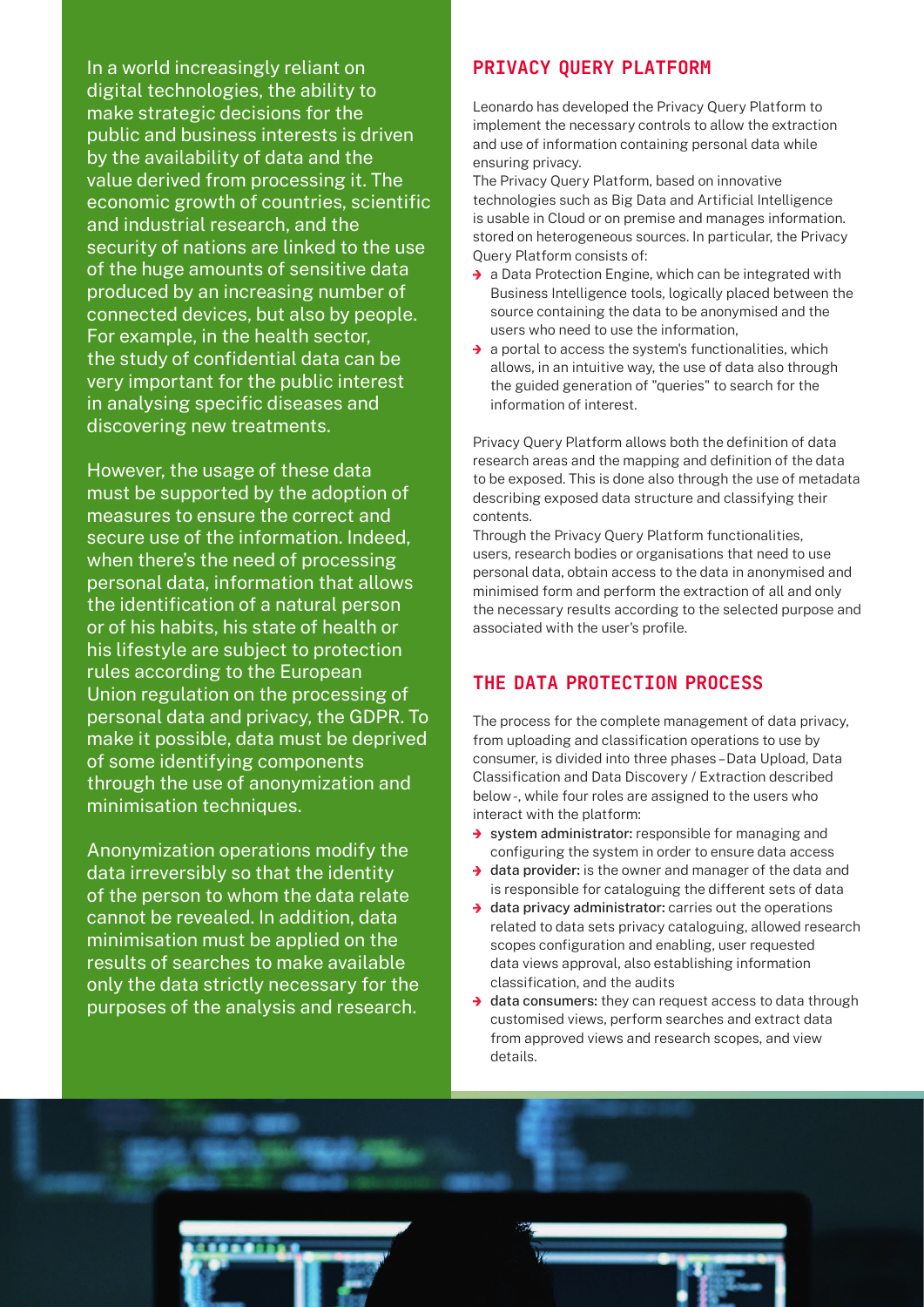

The three-step process guarantees the principles of minimisation and anonymization, thus ensuring the protection of privacy and adherence to data protection regulations:

- ͢ **Data Upload** for data sources and data set management, performed by the Data Provider, and necessary metadata definition.
- ͢ **Data Classification** for data categorisation through the use of three methods: "a priori" manual classification by the Data Provider, automatic classification through the use of Artificial Intelligence techniques and manual classification by the Data Privacy Administrator.
- ͢ **Data Discovery and Extraction** for data access by Data Consumers, who will be able to browse and extract only data belonging to their assigned scope of research. During this phase, the Data Privacy Administrator is responsible for approving new searches carried out by Data Consumers.

Privacy Query Platform uses a convolutional neural network to perform supervised learning in order to classify the images in the datasets to be anonymised. A model for Named Entity Recognition is

used for the real-time classification and recognition of texts, which may contain sensitive information. This model allows the application of Artificial Intelligence techniques for text comprehension and the cataloguing of words into predefined classes.

## THE DATA PROTECTION ENGINE

Privacy Query Platform is an essential solution to guarantee privacy protection when using data from systems that do not have their own anonymization or minimisation mechanisms. The solution also makes it possible to reinforce the native anonymization process of data sources that already apply these mechanisms by guaranteeing access only to information that is useful for statistical or research purposes.

## **AUTOMATIC PRIVACY CHECK**

Automatic privacy checks, using Machine Learning techniques, performs automatic analysis of search results to ensure that the extracted data comply with the rules agreed with the privacy authority. The module analyses the information contained in a search result to identify the entity type represented by each individual field in the result. Several techniques are used:

- $\rightarrow$  a priori classification of individual columns by the Data Provider
- $\rightarrow$  classification based on the content of individual columns using a Natural Language Processing model based on Artificial Intelligence
- $\rightarrow$  textual content extraction from unstructured data (e.g. images and PDFs)
- $\rightarrow$  recognition and verification of confidential data within texts (e.g.: names, addresses, telephone numbers, age, gender)

#### **GROUP DATA EXTRACTOR**

The Group Data Extractor component, by means of the detailed analysis of the search results, ensures that the searches carried out contain results in aggregated form, with an aggregation level depending on the purpose of the search and consistent with the principle of minimisation. The results of the search will therefore be statistically relevant, compliant with privacy rules and deriving from a number of records greater than a given minimum (predefined for the for the search itself). The minimum number of data, which is essential to ensure respect for citizens' privacy, can be configured for different research fields. If they are not sufficient in number, the system does not allow the extraction of such data as it could be traced back to the natural persons to whom the information relates.

#### **ANONYMIZATION**

The Anonymization component uses the classification of columns contained in a search result to apply the most suitable anonymization according to the type of data:

- $\rightarrow$  partial anonymization: part of the field value is replaced with non-significant characters (e.g. asterisks)
- $\rightarrow$  total anonymization: the entire field value containing the sensitive data is replaced with non-significant characters
- $\rightarrow$  generalisation: the field value is generalised through the use of a range of values (e.g. age 31 - 40 years, 41 - 50 years, ...)

Results' anonymization is performed on data in transit without persistence of results, making the solution applicable to any type of source.